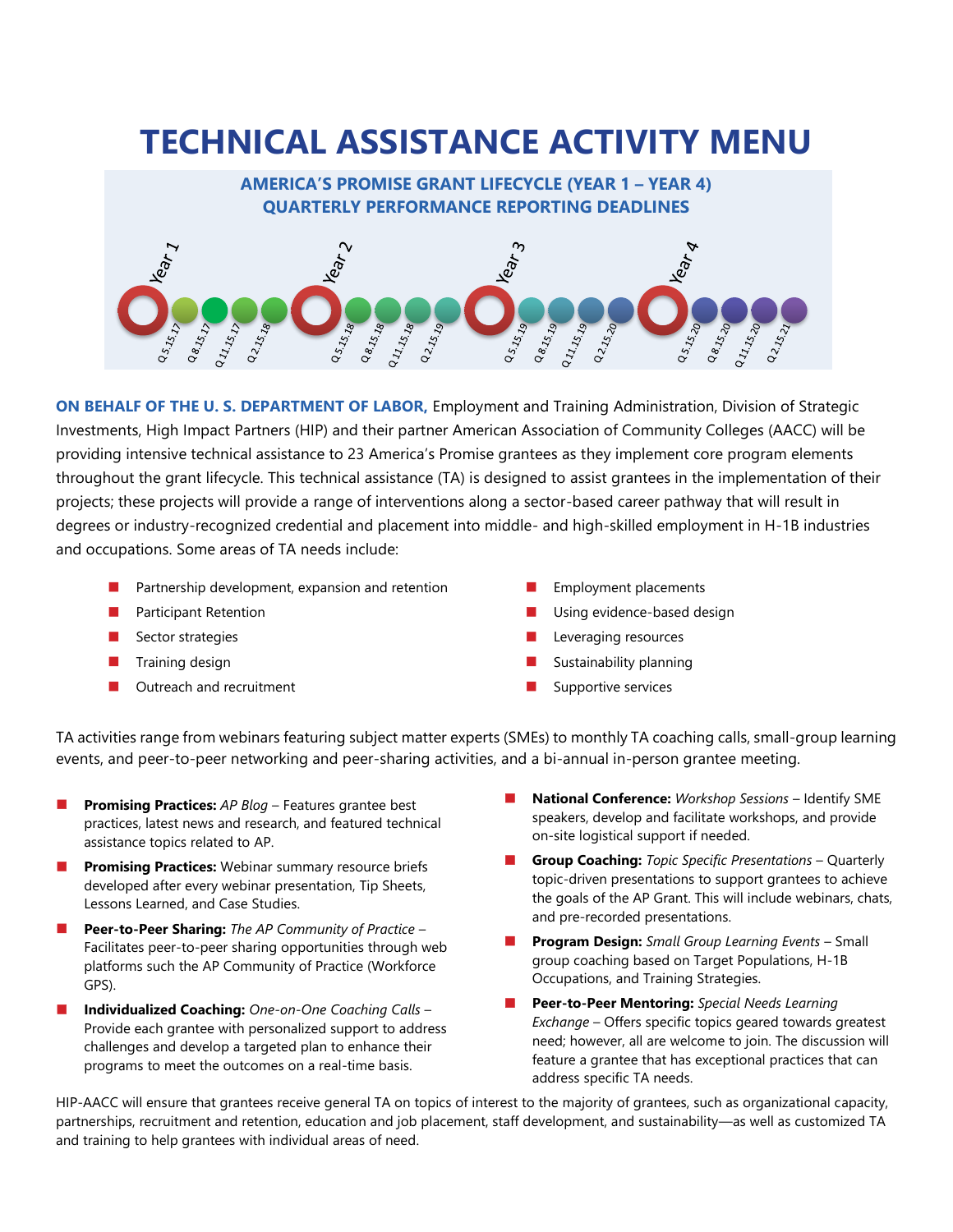# **STAFFING: AMERICA'S PROMISE TECHNICAL ASSISTANCE TEAM**

H-1B America's Promise grantees have access to a highly-qualified team of Subject Matter Experts (SMEs) and Technical Assistance (TA) Coaches. The purpose of TA coaching is to provide grantees with programmatic support in the development, implementation, and operation of their AP grants. TA Coaches work closely with the DOL National Office and the Regional Federal Project Officers (FPOs) to ensure that grantees are receiving the highest quality support.

The TA Coach's role is **NOT** meant to supplant the role of the FPO in the monitoring and oversight of AP grant activities. Rather, TA Coaches work to complement and collaborate with FPOs to facilitate grantees' success. For example, FPOs monitor quarterly performance reports and performance outcomes. TA Coaches may also utilize various tools to help grantees track their performance outcomes. Below are some examples of topics the FPO and TA Coach typically handles:

| <b>Federal Project Officer's Guidance</b>                            | <b>TA Coach's Guidance</b>                                                                                                 |
|----------------------------------------------------------------------|----------------------------------------------------------------------------------------------------------------------------|
| Clarification of the America's Promise FOA,<br>including definitions | Organizational Structure: Staffing, Systems, and<br>Processes                                                              |
| <b>Statement of Work Modifications</b>                               | Outreach and Recruitment Strategies                                                                                        |
| Fiscal Questions, Allowable Expenditures, and<br><b>Budget</b>       | Participant Services including Case Management,<br>Supportive Services, Job Coaching, and Job<br><b>Placement Services</b> |
| Quarterly Performance Outcomes against<br><b>Targeted Outcomes</b>   | Training Design - Short-term and Long-term<br>Training                                                                     |
| Other Policy Questions as they arise                                 | <b>Employment Engagement and Placement</b>                                                                                 |

## **TECHNICAL ASSISTANCE COACHES**

The TA coaches provide customized support and one-on-one grantee technical assistance. TA assignments are based on: (1) Subject Matter Expertise – Coach operates in similar sector as grantee. For example, if the coach is specialized in higher education, then they were matched with a community college grantee; (2) Geography – Coach entity has a presence in the same locale or region as the grantee; and (3) Combination – both expertise and geography.

### **Erika Humphrey, High Impact Partners (HIP),** [erika@hipimpact.com](mailto:erika@hipimpact.com)

Erika brings more than eight years of progressive experience in workforce development, program implementation, strategic planning, and staff training.

| <b>GRANTEE</b>                                                               | <b>LOCATION</b>  | <b>REGION</b> | <b>FPO</b>                                                      |
|------------------------------------------------------------------------------|------------------|---------------|-----------------------------------------------------------------|
| Brevard Workforce Development<br>Board, Inc. dba dba CareerSource<br>Brevard | Brevard, FL      | ATL-03        | Sherrie Wilson<br>(404) 302-5345<br>Wilson.Sherrie@dol.gov      |
| Florida State College at<br>Jacksonville                                     | Jacksonville, FL | $ATL-03$      | William Mitchell<br>(404) 302-5342<br>Mitchell. William@dol.gov |
| Worksystems, Inc.                                                            | Portland, OR     | <b>SFR-06</b> | Tarah Holt<br>(415) 625-7928<br>Holt.Tarah@dol.gov              |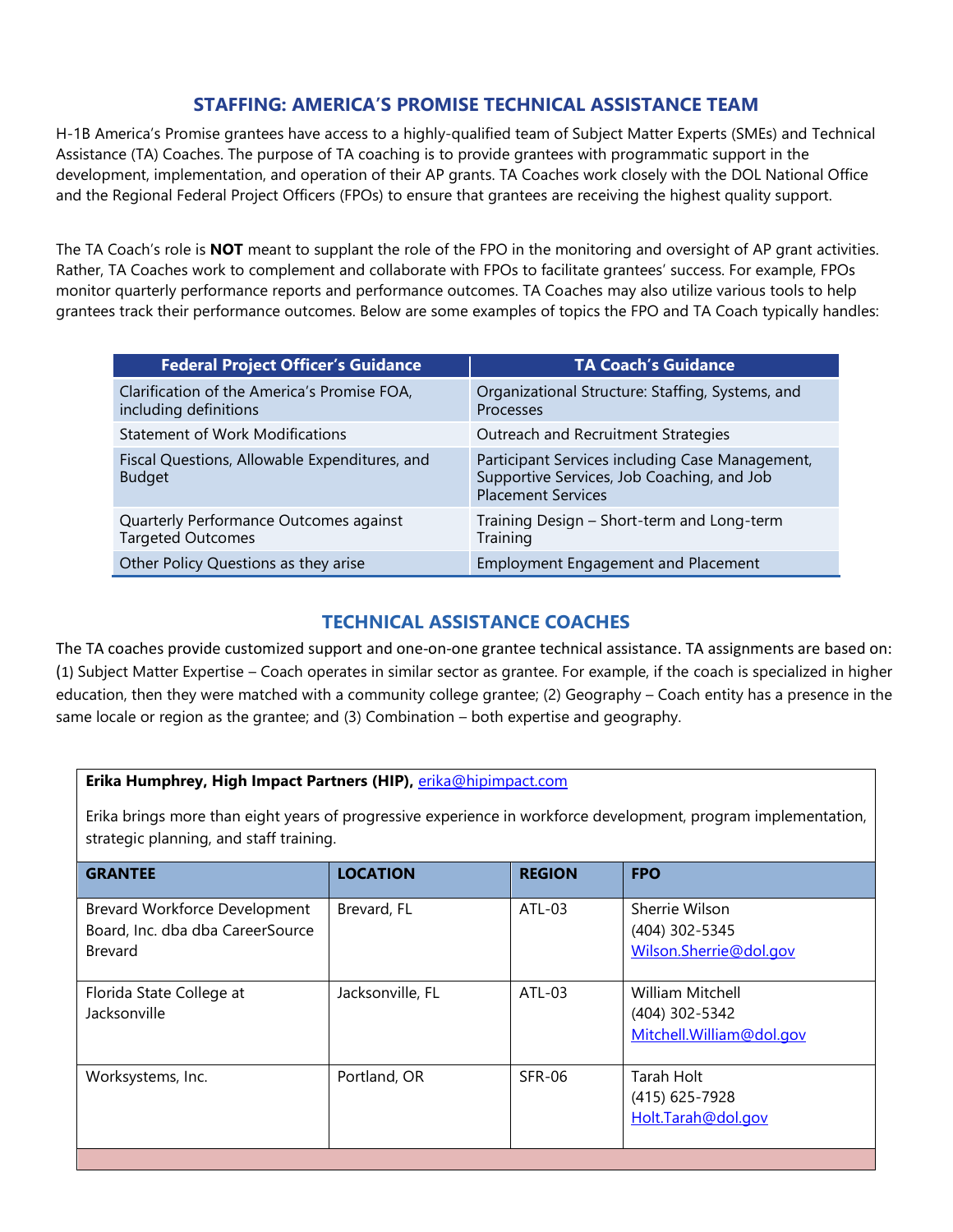#### **Michael Laidlaw, HIP,** [laidlaw68@gmail.com](mailto:laidlaw68@gmail.com)

Mike specializes in organizational and consulting experience in diverse sectors/industries, which includes: military, education, import-export, transportation, non-profit, and government entities.

| <b>GRANTEE</b>                                | <b>LOCATION</b> | <b>REGION</b> | <b>FPO</b>                                             |
|-----------------------------------------------|-----------------|---------------|--------------------------------------------------------|
| Illinois Manufacturing Excellence<br>Center   | Chicago, IL     | <b>CHI-05</b> | Marium Baker<br>(312) 596-5526<br>Baker.Marium@dol.gov |
| RFCUNY on behalf of CUNY OAA -<br><b>CEWP</b> | New York, NY    | <b>BOS-01</b> | Keeva Davis<br>(617) 788-0141<br>Davis.Keeva@dol.gov   |

#### **Lyle Neumann, HIP,** [lkneumann@performexcel.com](mailto:lkneumann@performexcel.com)

Lyle has more than 20 years of professional experience in areas relevant to DOL/ETA programs.

| <b>GRANTEE</b>                  | <b>LOCATION</b> | <b>REGION</b> | <b>FPO</b>               |
|---------------------------------|-----------------|---------------|--------------------------|
| Tecumseh Area Partnership, Inc. | Lafayette, IN   | <b>CHI-05</b> | Domonique Bell           |
|                                 |                 |               | (312) 596-5430           |
|                                 |                 |               | Bell.Domonique.I@dol.gov |
|                                 |                 |               |                          |

#### **Libby Livings-Eassa, HIP,** [livingseassa@gmail.com](mailto:livingseassa@gmail.com)

Libby is a nationally-recognized speaker and subject matter expert for comprehensive Career Pathways and workforce systems analysis, development, and capacity building.

| <b>GRANTEE</b>           | <b>LOCATION</b> | <b>REGION</b> | <b>FPO</b>              |
|--------------------------|-----------------|---------------|-------------------------|
| University of Alabama at | Birmingham, AL  | ATL-03        | David Bridges           |
| Birmingham (UAB)         |                 |               | (404) 302-5334          |
|                          |                 |               | Bridges.David.L@dol.gov |
|                          |                 |               |                         |

#### John Dyer, American Association of Community Colleges (AACC), *[jdyer@aacc.nche.edu](mailto:jdyer@aacc.nche.edu)*

John is the director of workforce and economic development for AACC, where he supports the department across multiple projects.

| <b>GRANTEE</b>                             | <b>LOCATION</b>  | <b>REGION</b> | <b>FPO</b>                                             |
|--------------------------------------------|------------------|---------------|--------------------------------------------------------|
| Alamo Community College District           | San Antonio, TX  | DAL-04        | Charles Cox<br>(972) 850-4664<br>Cox.Charles@dol.gov   |
| Rhode Island Governor's<br>Workforce Board | RI (whole state) | <b>BOS-01</b> | Trevor Capon<br>(617) 788-0391<br>Capon.Trevor@dol.gov |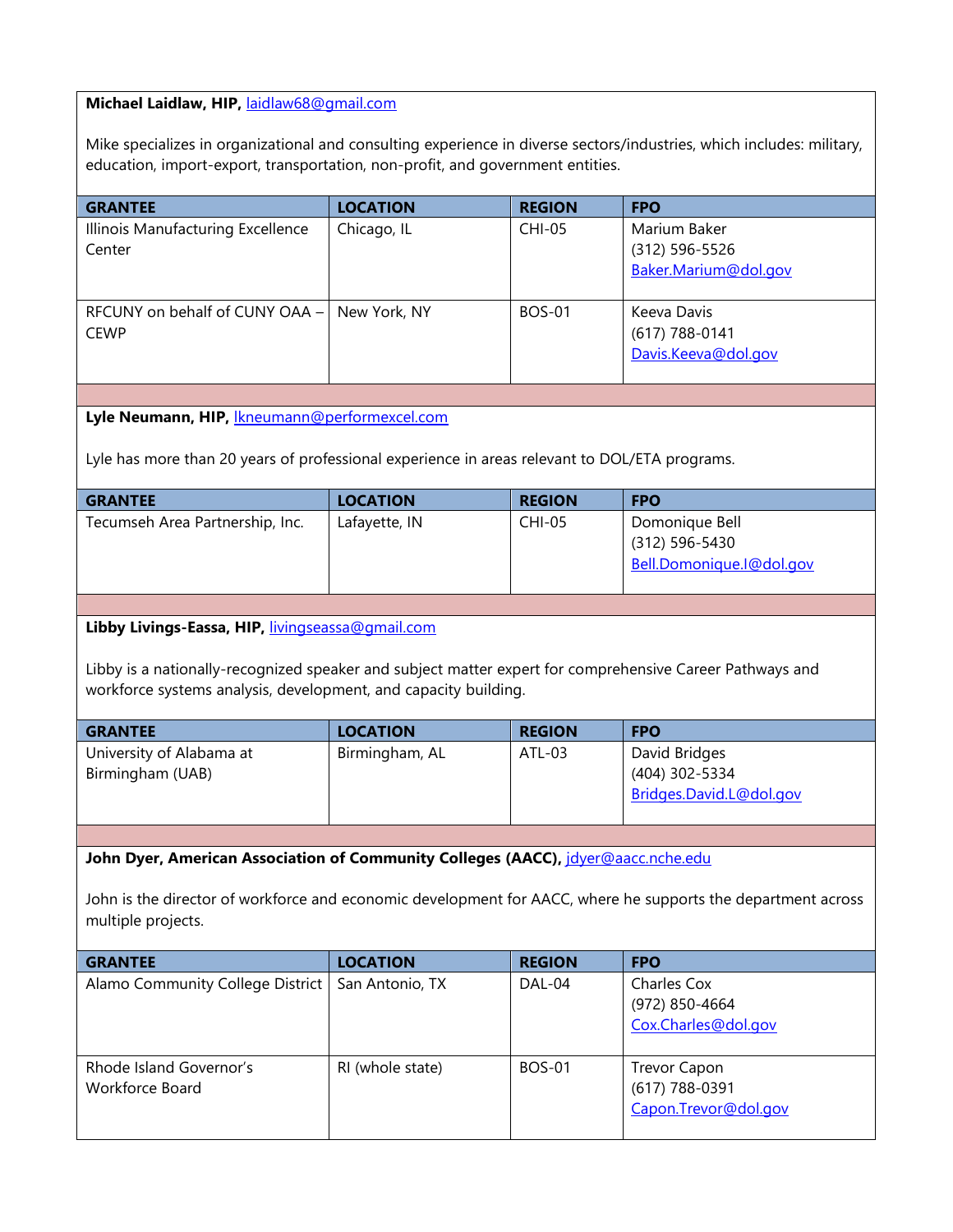| Greater Memphis Alliance for a<br>Competitive Workforce (GMACW)                                                                                                                       | Memphis, TN     | ATL-03        | Adrian Barrett<br>(404) 302-5339                           |
|---------------------------------------------------------------------------------------------------------------------------------------------------------------------------------------|-----------------|---------------|------------------------------------------------------------|
|                                                                                                                                                                                       |                 |               | Barrett.Adrian@dol.gov                                     |
|                                                                                                                                                                                       |                 |               |                                                            |
| Amanda Kosty, AACC, akosty@aacc.nche.edu                                                                                                                                              |                 |               |                                                            |
| Amanda curates a network of over 480 community colleges to share promising practices in the sustainability<br>education field by overseeing the SEED Center's Online Resource Center. |                 |               |                                                            |
| <b>GRANTEE</b>                                                                                                                                                                        | <b>LOCATION</b> | <b>REGION</b> | <b>FPO</b>                                                 |
| Employ Milwaukee, Inc.                                                                                                                                                                | Milwaukee, WI   | <b>CHI-05</b> | John MacLennan<br>(312) 596-5494<br>Maclennan.John@dol.gov |
|                                                                                                                                                                                       |                 |               |                                                            |
| Monroe Community College                                                                                                                                                              | Rochester, NY   | <b>BOS-01</b> | Keeva Davis<br>$(617) 788 - 0141$                          |
|                                                                                                                                                                                       |                 |               | Davis.Keeva@dol.gov                                        |
|                                                                                                                                                                                       |                 |               |                                                            |

**Angela Baker, AACC,** [abaker@aacc.nche.edu](mailto:abaker@aacc.nche.edu)

Angela provides managerial support to the AARP Foundation Back to Work 50+/Women's Economic Stability Initiative and the Walmart Foundation's Job Ready, Willing, and Able Initiative.

| <b>GRANTEE</b>                      | <b>LOCATION</b> | <b>REGION</b> | <b>FPO</b>              |
|-------------------------------------|-----------------|---------------|-------------------------|
| <b>Delaware Technical Community</b> | Dover, DE       | <b>PHL-02</b> | Joseph Blanch           |
| College                             |                 |               | $(215) 861 - 5245$      |
|                                     |                 |               | Blanch.Joseph.J@dol.gov |
|                                     |                 |               |                         |
| Montgomery College                  | Rockville, MD   | <b>PHL-02</b> | Nicole Duchman          |
|                                     |                 |               | $(215) 861 - 5208$      |
|                                     |                 |               | Duchman.Nicole@dol.gov  |
|                                     |                 |               |                         |
| Northern Wyoming Community          | Sheridan, WY    | DAL-04        | Charles Cox             |
| College District (NWCCD)            |                 |               | (972) 850-4664          |
|                                     |                 |               | Cox.Charles@dol.gov     |
|                                     |                 |               |                         |

**Bruce Rankin, AACC,** [brr.rankin@gmail.com](mailto:brr.rankin@gmail.com)

Bruce possesses more than 30 years of experience in federal agency and private foundation project planning.

| <b>GRANTEE</b>                 | <b>LOCATION</b> | <b>REGION</b> | <b>FPO</b>           |
|--------------------------------|-----------------|---------------|----------------------|
| City of Springfield, Workforce | Springfield, MO | CHI-05        | Marium Baker         |
| Investment System              |                 |               | $(312) 596 - 5526$   |
|                                |                 |               | Baker.Marium@dol.gov |